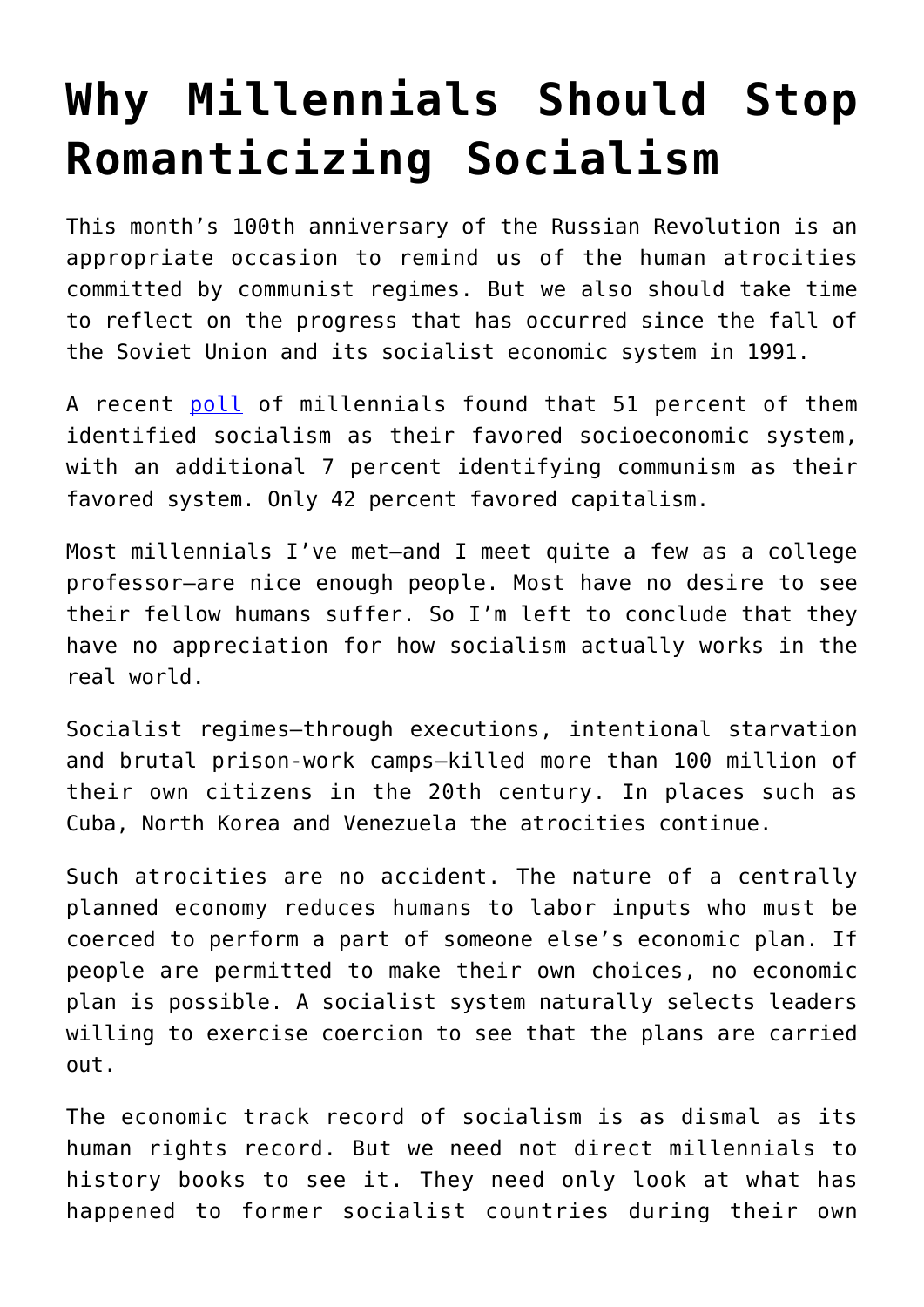lifetimes, as these countries have moved away from socialism and towards capitalism.

The [Economic Freedom of the World Annual Report](https://www.fraserinstitute.org/economic-freedom/dataset?year=2014&page=dataset&min-year=2&max-year=0&filter=1&most-free=1&quartile2=1&quartile3=1&least-free=1) provides the best measure of the degree to which a country is relatively capitalist or socialist. The index relies, of course, on the availability of reliable data. Consequently, socialist regimes, like Cuba and North Korea, are unranked because of the lack of such data. But the index does allow us to assess changes in former socialist countries since they abandoned socialism.

Russia, for example, scored only 4.3 on the index's 10-point scale in 1995, when it was first ranked. It has since improved its score by 52 percent and now ranks in the top 50 percent of all countries included in the index.

Other former Soviet-bloc countries moved toward capitalism more quickly. In the rankings in 1995, Estonia scored a 6.2 and Latvia a 5.7, ranking 57th and 75th, respectively. Since then, Estonia has moved up in the rankings to 17th place, and Latvia has jumped from 75th-freest economy in the world to 26th.

Outside the former Soviet bloc, China began its move away from socialism in 1978, just before the first millennials were born. China's first score was 3.6 in 1980. China has since improved by 76 percent and even this improvement understates China's reforms as many special enterprise zones within China are much freer than the country as a whole.

But the rankings don't tell the entire story. The result of the move toward capitalism has been increased prosperity: The people are better off. Average incomes have increased 250 percent in Russia since 1995. In more economically free Latvia and Estonia, incomes are up 487 percent and 461 percent, respectively. And it's not just the rich getting richer. The percent of the population living on less than \$5.50 per day